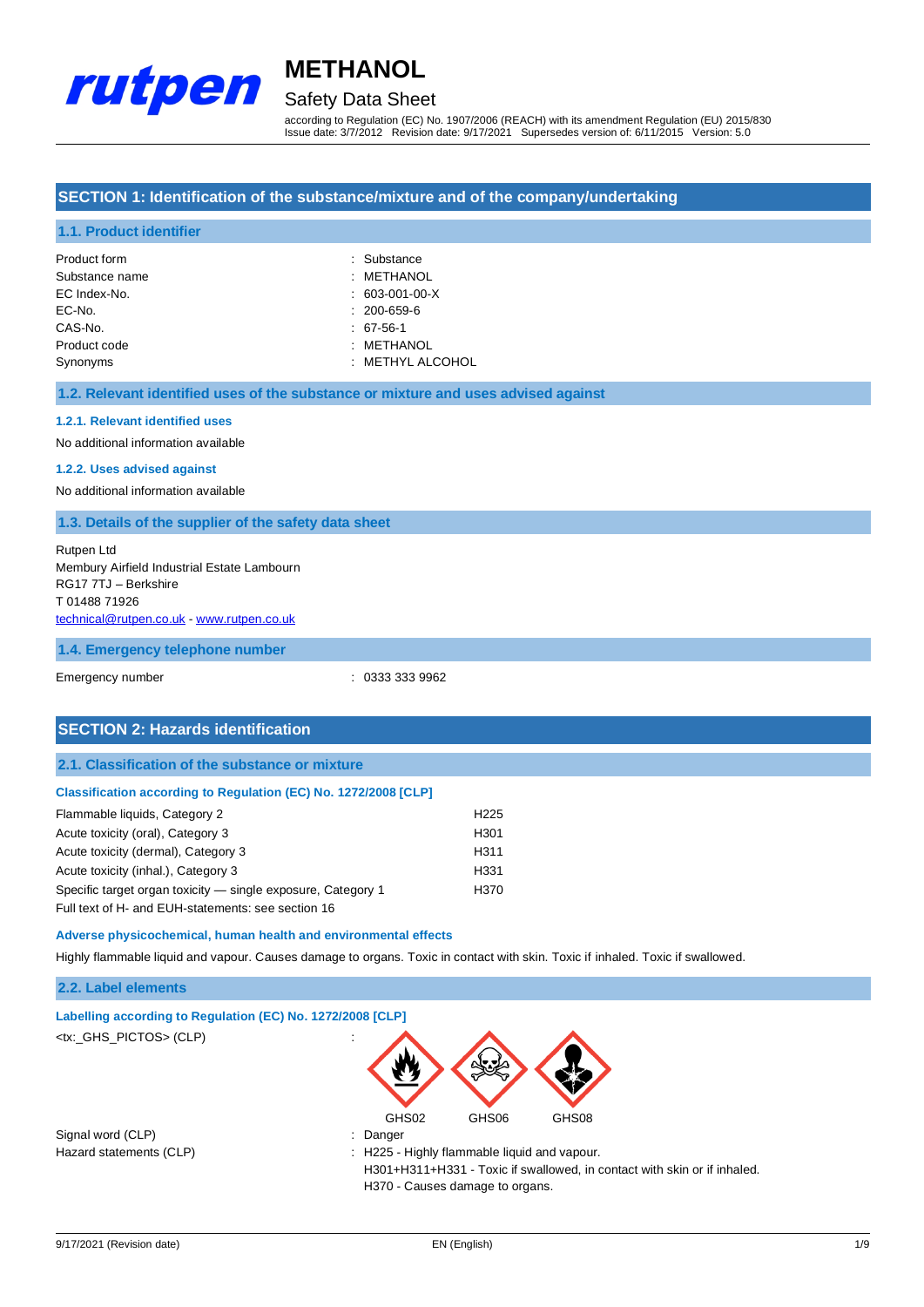## Safety Data Sheet

according to Regulation (EC) No. 1907/2006 (REACH) with its amendment Regulation (EU) 2015/830

| Precautionary statements (CLP) | : P210 - Keep away from heat, hot surfaces, sparks, open flames and other ignition sources.<br>No smoking.<br>P261 - Avoid breathing dust/fume/gas/mist/vapours/spray.<br>P280 - Wear protective gloves/protective clothing/eye protection/face protection/hearing<br>protection.<br>P301+P310 - IF SWALLOWED: Immediately call a POISON CENTER or doctor.<br>P308+P311 - IF exposed or concerned: Call a POISON CENTER or doctor.<br>P321 - Specific treatment (see supplemental first aid instruction on this label). |
|--------------------------------|-------------------------------------------------------------------------------------------------------------------------------------------------------------------------------------------------------------------------------------------------------------------------------------------------------------------------------------------------------------------------------------------------------------------------------------------------------------------------------------------------------------------------|
|                                |                                                                                                                                                                                                                                                                                                                                                                                                                                                                                                                         |

#### **2.3. Other hazards**

No additional information available

#### **SECTION 3: Composition/information on ingredients**

#### **3.1. Substances**

| <b>Name</b>     | <b>Product identifier</b>                                           | $\frac{9}{6}$ | <b>Classification according to</b><br><b>Regulation (EC) No. 1272/2008</b><br>[CLP]                                                  |
|-----------------|---------------------------------------------------------------------|---------------|--------------------------------------------------------------------------------------------------------------------------------------|
| <b>METHANOL</b> | CAS-No.: 67-56-1<br>EC-No.: 200-659-6<br>EC Index-No.: 603-001-00-X | 100           | Flam. Lig. 2, H225<br>Acute Tox. 3 (Oral), H301<br>Acute Tox. 3 (Dermal), H311<br>Acute Tox. 3 (Inhalation), H331<br>STOT SE 1, H370 |

### Full text of H- and EUH-statements: see section 16

#### **3.2. Mixtures**

Not applicable

| <b>SECTION 4: First aid measures</b>                             |                                                                                 |  |
|------------------------------------------------------------------|---------------------------------------------------------------------------------|--|
| 4.1. Description of first aid measures                           |                                                                                 |  |
| First-aid measures general                                       | : Call a physician immediately.                                                 |  |
| First-aid measures after inhalation                              | : Remove person to fresh air and keep comfortable for breathing. Call a doctor. |  |
| First-aid measures after skin contact                            | : Rinse skin with water/shower. Take off immediately all contaminated clothing. |  |
| First-aid measures after eye contact                             | : Rinse eyes with water as a precaution.                                        |  |
| First-aid measures after ingestion                               | : Rinse mouth. Call a physician immediately.                                    |  |
| 4.2. Most important symptoms and effects, both acute and delayed |                                                                                 |  |

#### No additional information available

**4.3. Indication of any immediate medical attention and special treatment needed**

Treat symptomatically.

| <b>SECTION 5: Firefighting measures</b>                         |                                                                       |  |  |
|-----------------------------------------------------------------|-----------------------------------------------------------------------|--|--|
| 5.1. Extinguishing media                                        |                                                                       |  |  |
| Suitable extinguishing media                                    | : Water spray. Dry powder. Foam. Carbon dioxide.                      |  |  |
| 5.2. Special hazards arising from the substance or mixture      |                                                                       |  |  |
| Fire hazard<br>Hazardous decomposition products in case of fire | Highly flammable liquid and vapour.<br>: Toxic fumes may be released. |  |  |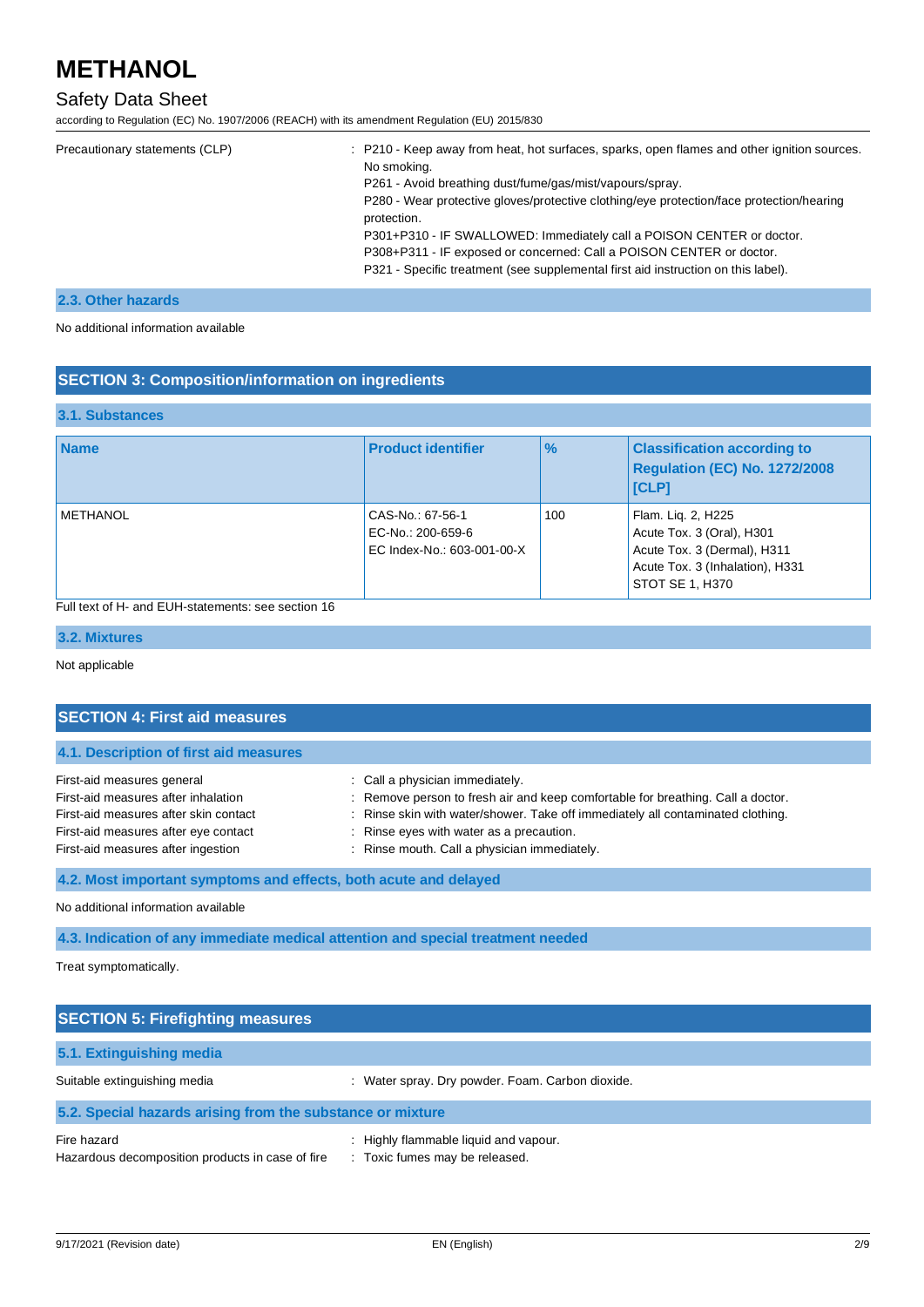## Safety Data Sheet

according to Regulation (EC) No. 1907/2006 (REACH) with its amendment Regulation (EU) 2015/830

| 5.3. Advice for firefighters                              |                                                                                                                                                                       |
|-----------------------------------------------------------|-----------------------------------------------------------------------------------------------------------------------------------------------------------------------|
| Protection during firefighting                            | Do not attempt to take action without suitable protective equipment. Self-contained<br>breathing apparatus. Complete protective clothing.                             |
| <b>SECTION 6: Accidental release measures</b>             |                                                                                                                                                                       |
|                                                           | 6.1. Personal precautions, protective equipment and emergency procedures                                                                                              |
| 6.1.1. For non-emergency personnel                        |                                                                                                                                                                       |
| Emergency procedures                                      | : Ventilate spillage area. No open flames, no sparks, and no smoking. Do not breathe<br>dust/fume/gas/mist/vapours/spray. Avoid contact with skin, eyes and clothing. |
| 6.1.2. For emergency responders                           |                                                                                                                                                                       |
| Protective equipment                                      | : Do not attempt to take action without suitable protective equipment. For further information<br>refer to section 8: "Exposure controls/personal protection".        |
| <b>6.2. Environmental precautions</b>                     |                                                                                                                                                                       |
| Avoid release to the environment.                         |                                                                                                                                                                       |
| 6.3. Methods and material for containment and cleaning up |                                                                                                                                                                       |
| Methods for cleaning up                                   | : Take up liquid spill into absorbent material. Notify authorities if product enters sewers or<br>public waters.                                                      |
| Other information                                         | : Dispose of materials or solid residues at an authorized site.                                                                                                       |
| 6.4. Reference to other sections                          |                                                                                                                                                                       |
|                                                           |                                                                                                                                                                       |

For further information refer to section 13.

| <b>SECTION 7: Handling and storage</b>                            |                                                                                                                                                                                                                                                                                                                                                                                                                                                                                                                                                                                                                                                                      |  |  |  |
|-------------------------------------------------------------------|----------------------------------------------------------------------------------------------------------------------------------------------------------------------------------------------------------------------------------------------------------------------------------------------------------------------------------------------------------------------------------------------------------------------------------------------------------------------------------------------------------------------------------------------------------------------------------------------------------------------------------------------------------------------|--|--|--|
| 7.1. Precautions for safe handling                                |                                                                                                                                                                                                                                                                                                                                                                                                                                                                                                                                                                                                                                                                      |  |  |  |
| Precautions for safe handling<br>Hygiene measures                 | Keep away from heat, hot surfaces, sparks, open flames and other ignition sources. No<br>smoking. Ground/bond container and receiving equipment. Use only non-sparking tools.<br>Take precautionary measures against static discharge. Flammable vapours may<br>accumulate in the container. Use explosion-proof equipment. Wear personal protective<br>equipment. Do not breathe dust/fume/gas/mist/vapours/spray. Do not get in eyes, on skin,<br>or on clothing. Use only outdoors or in a well-ventilated area.<br>Wash contaminated clothing before reuse. Do not eat, drink or smoke when using this<br>product. Always wash hands after handling the product. |  |  |  |
| 7.2. Conditions for safe storage, including any incompatibilities |                                                                                                                                                                                                                                                                                                                                                                                                                                                                                                                                                                                                                                                                      |  |  |  |
| <b>Technical measures</b><br>Storage conditions                   | : Ground/bond container and receiving equipment.<br>Store in a well-ventilated place. Keep cool. Keep container tightly closed. Store locked up.                                                                                                                                                                                                                                                                                                                                                                                                                                                                                                                     |  |  |  |
| 7.3. Specific end use(s)                                          |                                                                                                                                                                                                                                                                                                                                                                                                                                                                                                                                                                                                                                                                      |  |  |  |

No additional information available

### **SECTION 8: Exposure controls/personal protection**

#### **8.1. Control parameters**

### **8.1.1 National occupational exposure and biological limit values**

No additional information available

#### **8.1.2. Recommended monitoring procedures**

No additional information available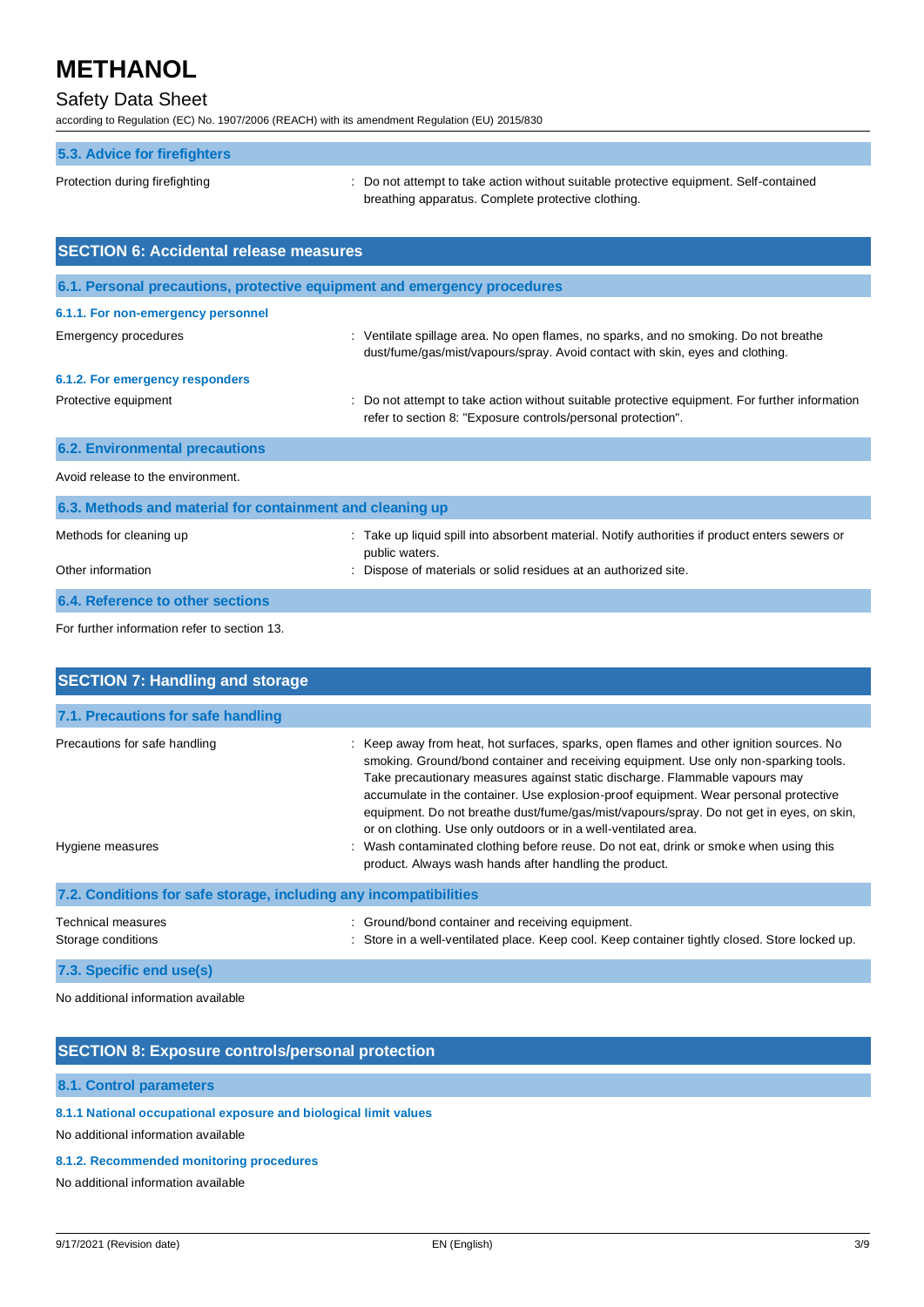## Safety Data Sheet

according to Regulation (EC) No. 1907/2006 (REACH) with its amendment Regulation (EU) 2015/830

#### **8.1.3. Air contaminants formed**

No additional information available

### **8.1.4. DNEL and PNEC**

No additional information available

### **8.1.5. Control banding**

No additional information available

#### **8.2. Exposure controls**

#### **8.2.1. Appropriate engineering controls**

#### **Appropriate engineering controls:**

Ensure good ventilation of the work station.

#### **8.2.2. Personal protection equipment**

#### **Personal protective equipment symbol(s):**



#### **8.2.2.1. Eye and face protection**

**Eye protection:** Safety glasses

#### **8.2.2.2. Skin protection**

**Skin and body protection:** Wear suitable protective clothing

**Hand protection:** Protective gloves

## **8.2.2.3. Respiratory protection**

#### **Respiratory protection:**

[In case of inadequate ventilation] wear respiratory protection.

#### **8.2.2.4. Thermal hazards**

No additional information available

**8.2.3. Environmental exposure controls**

#### **Environmental exposure controls:**

Avoid release to the environment.

# **SECTION 9: Physical and chemical properties 9.1. Information on basic physical and chemical properties**

| Physical state                             | Liquid              |
|--------------------------------------------|---------------------|
| Colour                                     | : Colourless.       |
| Odour                                      | $:$ Alcoholic.      |
| Odour threshold                            | : No data available |
| рH                                         | : No data available |
| Relative evaporation rate (butylacetate=1) | : No data available |
| Melting point                              | : -98               |
| Freezing point                             | : No data available |
| Boiling point                              | : 645 °C            |
| Flash point                                | : 11 °C             |
| Auto-ignition temperature                  | 455                 |
| Decomposition temperature                  | : No data available |
| Flammability (solid, gas)                  | Not applicable      |
|                                            |                     |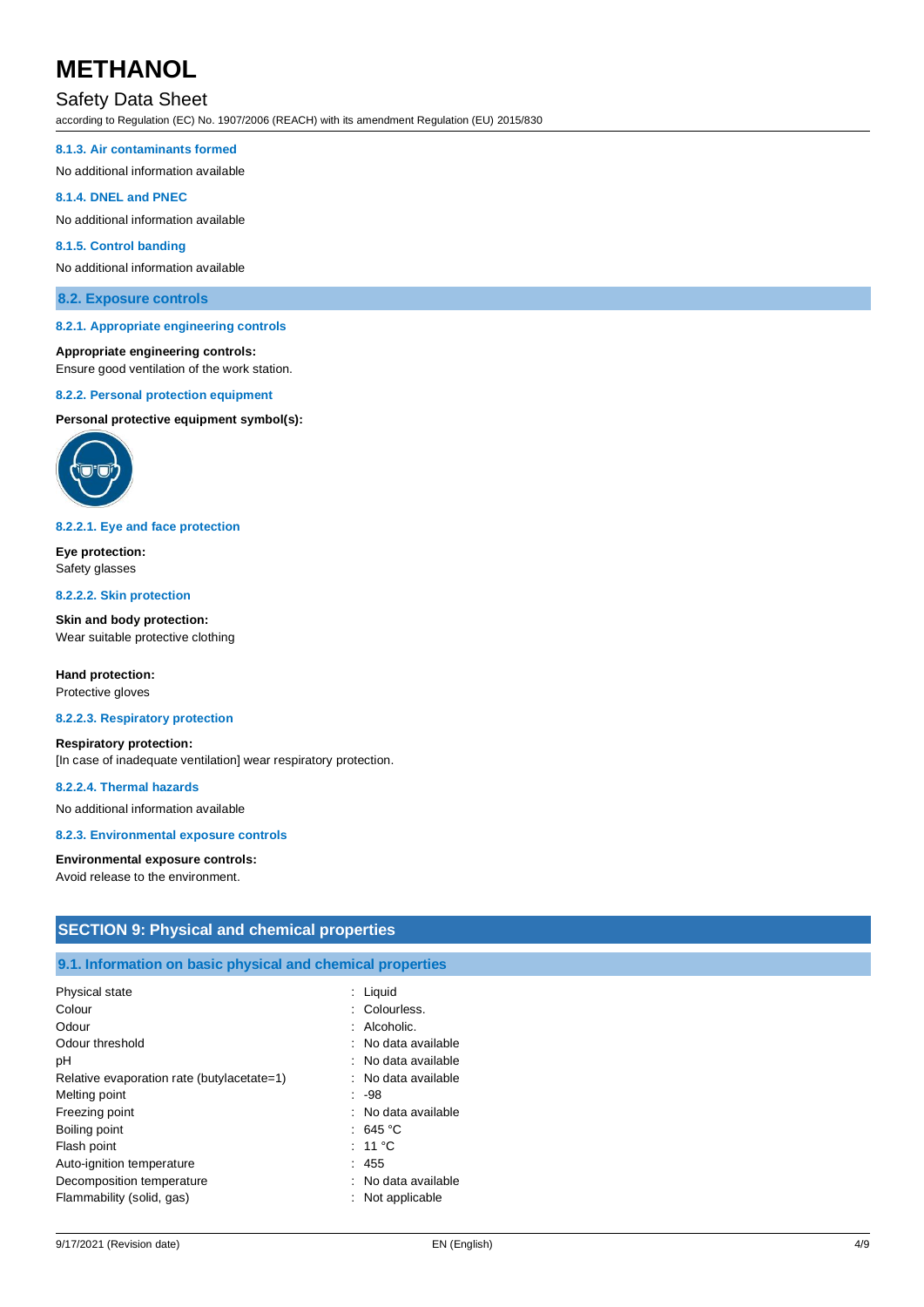## Safety Data Sheet

according to Regulation (EC) No. 1907/2006 (REACH) with its amendment Regulation (EU) 2015/830

| Vapour pressure                                 | : No data available |
|-------------------------------------------------|---------------------|
| Relative vapour density at 20 °C                | : No data available |
| Relative density                                | : 0.79              |
| Solubility                                      | : No data available |
| Partition coefficient n-octanol/water (Log Pow) | : No data available |
| Viscosity, kinematic                            | : No data available |
| Viscosity, dynamic                              | : No data available |
| <b>Explosive properties</b>                     | : No data available |
| Oxidising properties                            | : No data available |
| <b>Explosive limits</b>                         | : No data available |

#### **9.2. Other information**

No additional information available

#### **SECTION 10: Stability and reactivity**

**10.1. Reactivity**

Highly flammable liquid and vapour.

**10.2. Chemical stability**

Stable under normal conditions.

**10.3. Possibility of hazardous reactions**

No dangerous reactions known under normal conditions of use.

**10.4. Conditions to avoid**

Avoid contact with hot surfaces. Heat. No flames, no sparks. Eliminate all sources of ignition.

**10.5. Incompatible materials**

No additional information available

**10.6. Hazardous decomposition products**

Under normal conditions of storage and use, hazardous decomposition products should not be produced.

### **SECTION 11: Toxicological information**

#### **11.1 Information on toxicological effects**

| Acute toxicity (oral)             | : Toxic if swallowed.                    |
|-----------------------------------|------------------------------------------|
| Acute toxicity (dermal)           | $\therefore$ Toxic in contact with skin. |
| Acute toxicity (inhalation)       | : Toxic if inhaled.                      |
| Skin corrosion/irritation         | Not classified                           |
| Serious eye damage/irritation     | : Not classified                         |
| Respiratory or skin sensitisation | : Not classified                         |
| Germ cell mutagenicity            | : Not classified                         |
| Carcinogenicity                   | : Not classified                         |
| Reproductive toxicity             | : Not classified                         |
| STOT-single exposure              | : Causes damage to organs.               |
| STOT-repeated exposure            | : Not classified                         |
| Aspiration hazard                 | Not classified                           |
|                                   |                                          |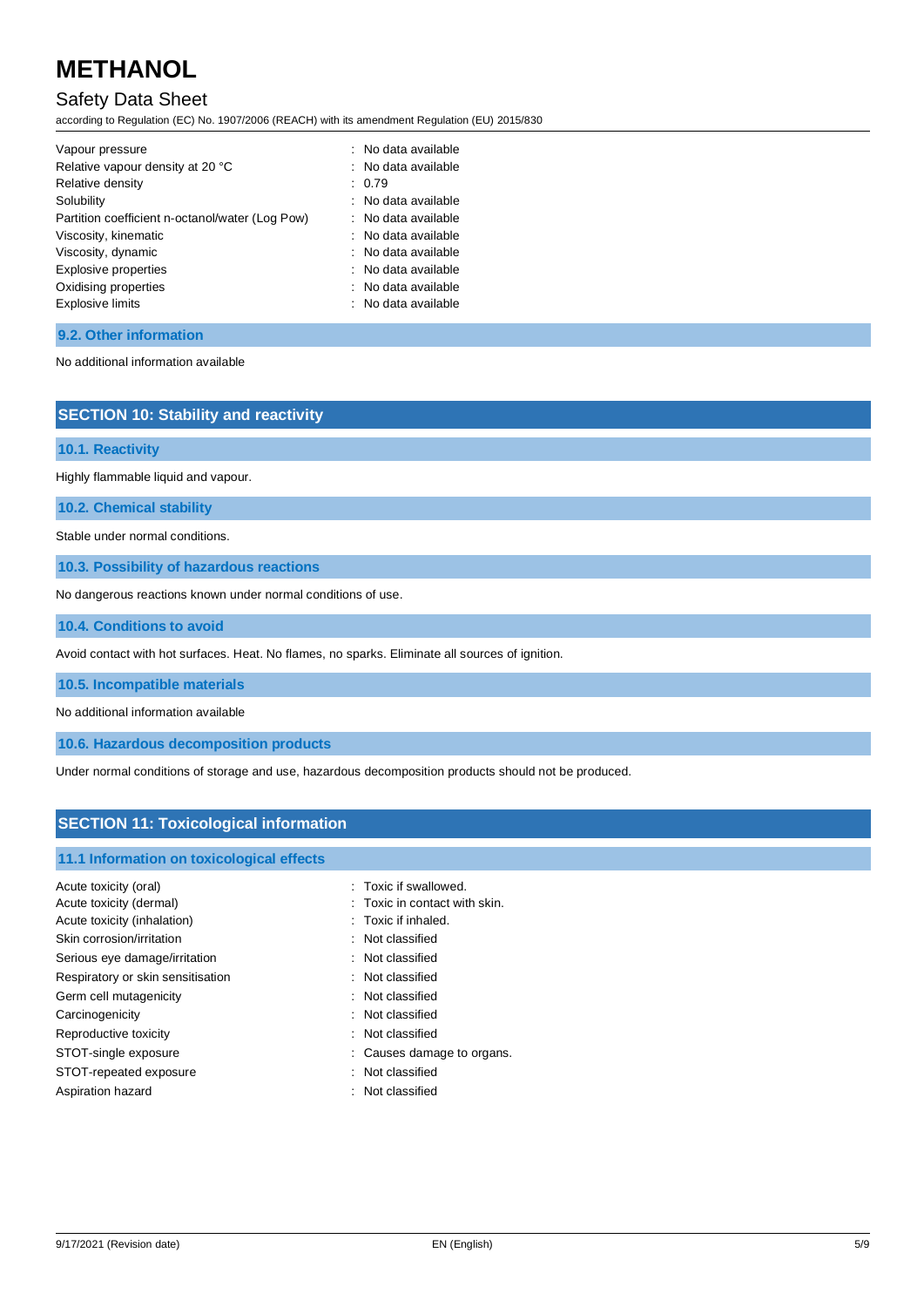## Safety Data Sheet

according to Regulation (EC) No. 1907/2006 (REACH) with its amendment Regulation (EU) 2015/830

| <b>SECTION 12: Ecological information</b>                                                                                                                                  |                                                                                                                                                                  |  |  |
|----------------------------------------------------------------------------------------------------------------------------------------------------------------------------|------------------------------------------------------------------------------------------------------------------------------------------------------------------|--|--|
| 12.1. Toxicity                                                                                                                                                             |                                                                                                                                                                  |  |  |
| Ecology - general<br>Hazardous to the aquatic environment, short-term<br>(acute)<br>Hazardous to the aquatic environment, long-term<br>(chronic)<br>Not rapidly degradable | : The product is not considered harmful to aquatic organisms nor to cause long-term adverse<br>effects in the environment.<br>Not classified<br>: Not classified |  |  |
| <b>METHANOL (67-56-1)</b>                                                                                                                                                  |                                                                                                                                                                  |  |  |
| LC50 - Fish [1]                                                                                                                                                            | 10800 mg/l                                                                                                                                                       |  |  |
| EC50 - Other aquatic organisms [1]                                                                                                                                         | 24500 mg/l                                                                                                                                                       |  |  |
| 12.2. Persistence and degradability                                                                                                                                        |                                                                                                                                                                  |  |  |
| No additional information available                                                                                                                                        |                                                                                                                                                                  |  |  |
| 12.3. Bioaccumulative potential                                                                                                                                            |                                                                                                                                                                  |  |  |
| No additional information available                                                                                                                                        |                                                                                                                                                                  |  |  |
| 12.4. Mobility in soil                                                                                                                                                     |                                                                                                                                                                  |  |  |
| No additional information available                                                                                                                                        |                                                                                                                                                                  |  |  |
| 12.5. Results of PBT and vPvB assessment                                                                                                                                   |                                                                                                                                                                  |  |  |
| No additional information available                                                                                                                                        |                                                                                                                                                                  |  |  |
| 12.6. Other adverse effects                                                                                                                                                |                                                                                                                                                                  |  |  |
| No additional information available                                                                                                                                        |                                                                                                                                                                  |  |  |

### **SECTION 13: Disposal considerations**

| 13.1. Waste treatment methods |
|-------------------------------|
|                               |

Waste treatment methods : Dispose of contents/container in accordance with licensed collector's sorting instructions. Additional information **interest in the container** : Flammable vapours may accumulate in the container.

### **SECTION 14: Transport information**

In accordance with ADR / IMDG / IATA / ADN / RID

| <b>ADR</b>                            | <b>IMDG</b>    | <b>IATA</b>    | <b>ADN</b>     | <b>RID</b>     |
|---------------------------------------|----------------|----------------|----------------|----------------|
| 14.1. UN number                       |                |                |                |                |
| <b>UN 1230</b>                        | Not applicable | Not applicable | Not applicable | Not applicable |
| 14.2. UN proper shipping name         |                |                |                |                |
| Not applicable                        | Not applicable | Not applicable | Not applicable | Not applicable |
| <b>Transport document description</b> |                |                |                |                |
| UN 1230. II                           | Not applicable | Not applicable | Not applicable | Not applicable |
| 14.3. Transport hazard class(es)      |                |                |                |                |
| Not applicable                        | Not applicable | Not applicable | Not applicable | Not applicable |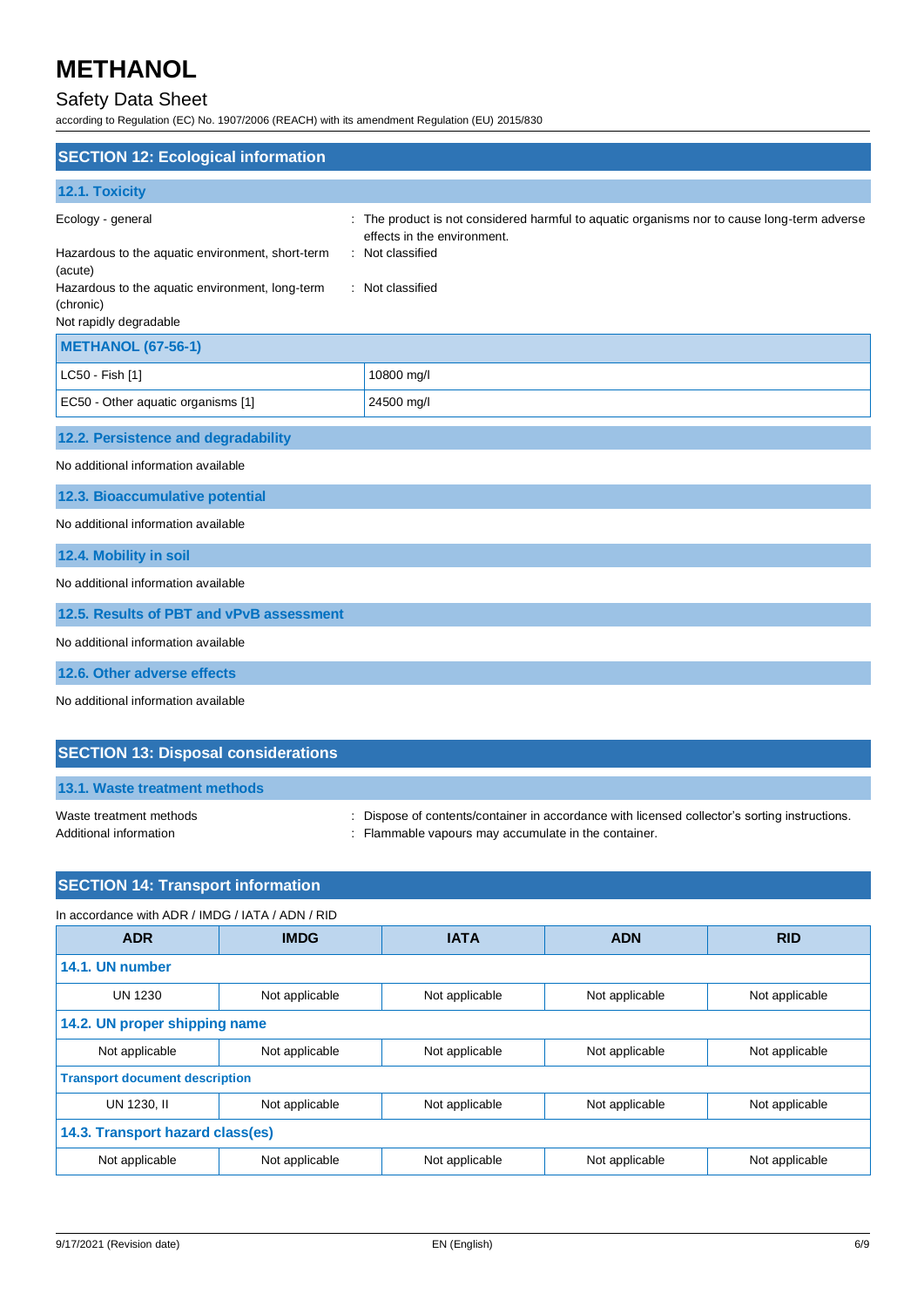## Safety Data Sheet

according to Regulation (EC) No. 1907/2006 (REACH) with its amendment Regulation (EU) 2015/830

| <b>ADR</b>                             | <b>IMDG</b>    | <b>IATA</b>    | <b>ADN</b>     | <b>RID</b>     |  |
|----------------------------------------|----------------|----------------|----------------|----------------|--|
| 14.4. Packing group                    |                |                |                |                |  |
| Ш                                      | Not applicable | Not applicable | Not applicable | Not applicable |  |
| <b>14.5. Environmental hazards</b>     |                |                |                |                |  |
| Dangerous for the<br>environment: No   | Not applicable | Not applicable | Not applicable | Not applicable |  |
| No supplementary information available |                |                |                |                |  |

**14.6. Special precautions for user**

## **Overland transport**

No data available

**Transport by sea** Not applicable

**Air transport**

Not applicable

#### **Inland waterway transport** Not applicable

**Rail transport** Not applicable

**14.7. Transport in bulk according to Annex II of Marpol and the IBC Code**

Not applicable

### **SECTION 15: Regulatory information**

**15.1. Safety, health and environmental regulations/legislation specific for the substance or mixture**

#### **15.1.1. EU-Regulations**

No REACH Annex XVII restrictions

METHANOL is not on the REACH Candidate List

METHANOL is not on the REACH Annex XIV List

METHANOL is not subject to Regulation (EU) No 649/2012 of the European Parliament and of the Council of 4 july 2012 concerning the export and import of hazardous chemicals.

METHANOL is not subject to Regulation (EU) No 2019/1021 of the European Parliament and of the Council of 20 June 2019 on persistent organic pollutants

Contains no substance subject to Regulation (EU) 2019/1148 of the European Parliament and of the Council of 20 June 2019 on the marketing and use of explosives precursors.

#### **15.1.2. National regulations**

#### **France**

**Occupational diseases**

| Code         | <b>Description</b>                                                                                                                                                                                                                                                                                                                                                                                                                                                                                    |
|--------------|-------------------------------------------------------------------------------------------------------------------------------------------------------------------------------------------------------------------------------------------------------------------------------------------------------------------------------------------------------------------------------------------------------------------------------------------------------------------------------------------------------|
| <b>RG 84</b> | Conditions caused by liquid organic solvents for professional use: saturated or unsaturated aliphatic or cyclic liquid<br>hydrocarbons and mixtures thereof; liquid halogenated hydrocarbons; nitrated derivatives of aliphatic hydrocarbons;<br>alcohols; glycols, glycol ethers; ketones; aldehydes; aliphatic and cyclic ethers, including tetrahydrofuran; esters;<br>dimethylformamide and dimethylacetamine; acetonitrile and propionitrile; pyridine; dimethylsulfone and<br>dimethylsulfoxide |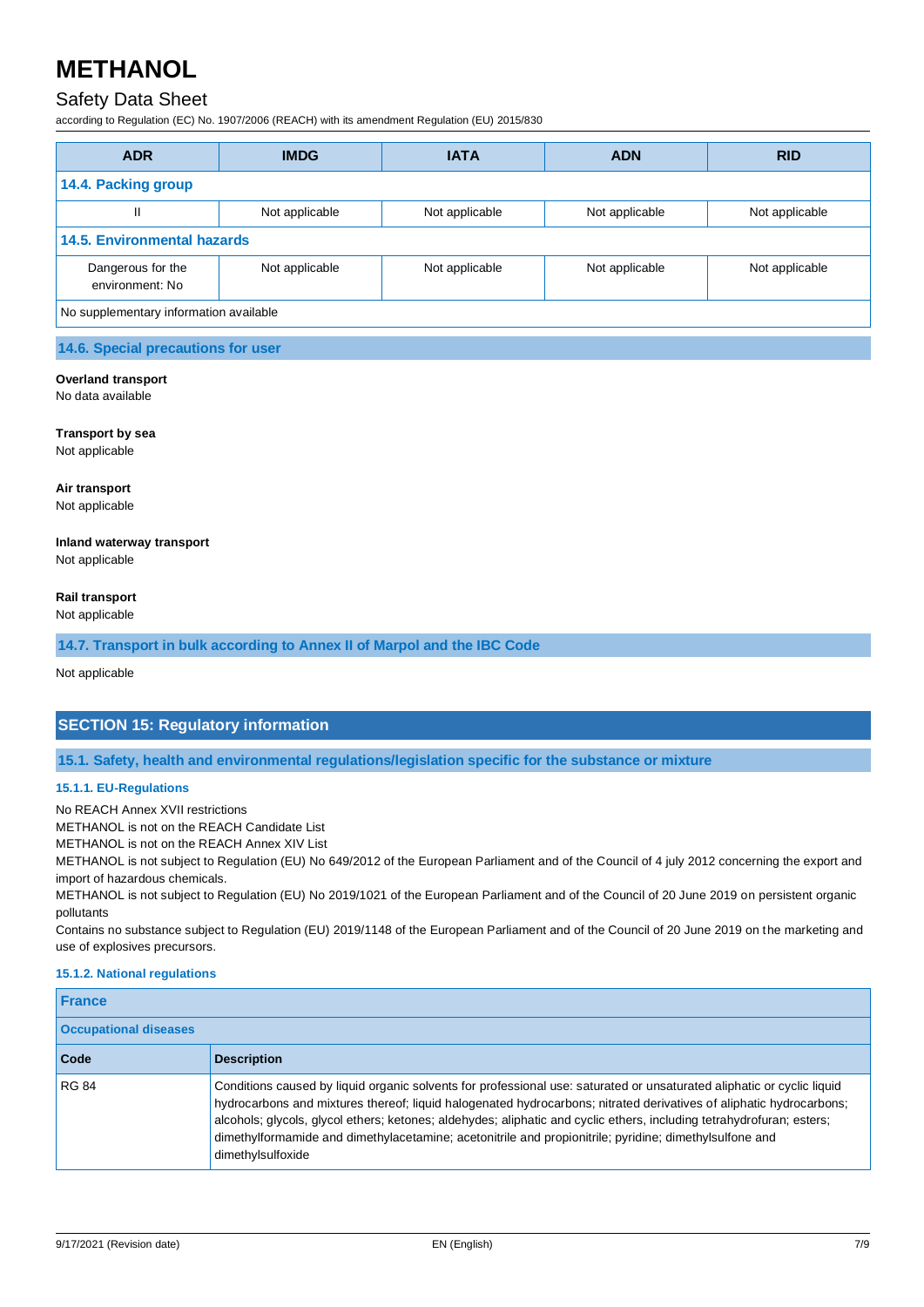## Safety Data Sheet

according to Regulation (EC) No. 1907/2006 (REACH) with its amendment Regulation (EU) 2015/830

#### **Germany**

| Water hazard class (WGK)                           | : WGK 2, Significantly hazardous to water (Classification according to AwSV; ID No. 145)                                                                                               |
|----------------------------------------------------|----------------------------------------------------------------------------------------------------------------------------------------------------------------------------------------|
| Hazardous Incident Ordinance (12. BImSchV)         | : Is not subject of the Hazardous Incident Ordinance (12. BImSchV)                                                                                                                     |
| <b>Netherlands</b>                                 |                                                                                                                                                                                        |
| SZW-lijst van kankerverwekkende stoffen            | : The substance is not listed                                                                                                                                                          |
| SZW-lijst van mutagene stoffen                     | : The substance is not listed                                                                                                                                                          |
| SZW-lijst van reprotoxische stoffen - Borstvoeding | : The substance is not listed                                                                                                                                                          |
| SZW-lijst van reprotoxische stoffen -              | : The substance is not listed                                                                                                                                                          |
| Vruchtbaarheid                                     |                                                                                                                                                                                        |
| SZW-lijst van reprotoxische stoffen – Ontwikkeling | : The substance is not listed                                                                                                                                                          |
| <b>Denmark</b>                                     |                                                                                                                                                                                        |
| Class for fire hazard                              | $\therefore$ Class I-1                                                                                                                                                                 |
| Store unit                                         | $: 1$ liter                                                                                                                                                                            |
| <b>Classification remarks</b>                      | : F <flam. 2="" lig.="">; Emergency management guidelines for the storage of flammable liquids<br/>must be followed</flam.>                                                            |
| Danish National Regulations                        | : Young people below the age of 18 years are not allowed to use the product<br>Pregnant/breastfeeding women working with the product must not be in direct contact with<br>the product |
| <b>Switzerland</b>                                 |                                                                                                                                                                                        |
| Storage class (LK)                                 | : LK 3 - Flammable liquids                                                                                                                                                             |
| 15.2. Chemical safety assessment                   |                                                                                                                                                                                        |

No chemical safety assessment has been carried out

### **SECTION 16: Other information**

| <b>Abbreviations and acronyms:</b> |                                                                                                 |  |  |
|------------------------------------|-------------------------------------------------------------------------------------------------|--|--|
| <b>ADN</b>                         | European Agreement concerning the International Carriage of Dangerous Goods by Inland Waterways |  |  |
| <b>ADR</b>                         | European Agreement concerning the International Carriage of Dangerous Goods by Road             |  |  |
| <b>ATE</b>                         | <b>Acute Toxicity Estimate</b>                                                                  |  |  |
| <b>BCF</b>                         | <b>Bioconcentration factor</b>                                                                  |  |  |
| <b>BLV</b>                         | Biological limit value                                                                          |  |  |
| <b>BOD</b>                         | Biochemical oxygen demand (BOD)                                                                 |  |  |
| COD                                | Chemical oxygen demand (COD)                                                                    |  |  |
| <b>DMEL</b>                        | <b>Derived Minimal Effect level</b>                                                             |  |  |
| <b>DNEL</b>                        | Derived-No Effect Level                                                                         |  |  |
| EC-No.                             | European Community number                                                                       |  |  |
| <b>EC50</b>                        | Median effective concentration                                                                  |  |  |
| EN                                 | European Standard                                                                               |  |  |
| <b>IARC</b>                        | International Agency for Research on Cancer                                                     |  |  |
| <b>IATA</b>                        | International Air Transport Association                                                         |  |  |
| <b>IMDG</b>                        | International Maritime Dangerous Goods                                                          |  |  |
| <b>LC50</b>                        | Median lethal concentration                                                                     |  |  |
| LD50                               | Median lethal dose                                                                              |  |  |
| <b>LOAEL</b>                       | Lowest Observed Adverse Effect Level                                                            |  |  |
| <b>NOAEC</b>                       | No-Observed Adverse Effect Concentration                                                        |  |  |
| <b>NOAEL</b>                       | No-Observed Adverse Effect Level                                                                |  |  |
| <b>NOEC</b>                        | No-Observed Effect Concentration                                                                |  |  |